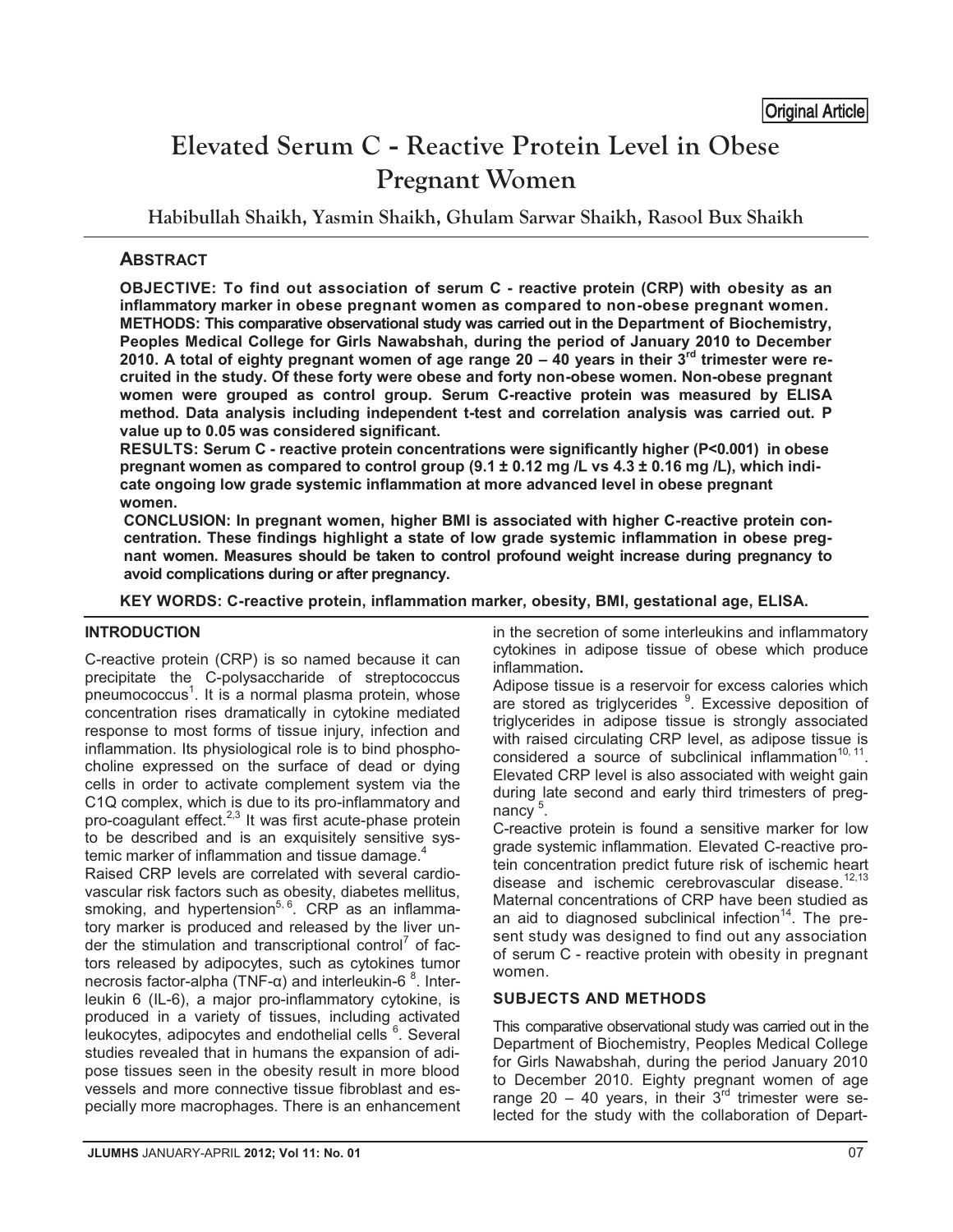#### **Elevated Serum C - Reactive Protein Level**

ment of Gynecology and Obstetric, Peoples Medical College Hospital Nawabshah. Subjects were divided into two groups according to presence or absence of obesity: group A, normal weight pregnant women and group B, obese pregnant women. For comparative analysis, group A was considered as control (normal weight pregnant women), having same age range, height, weight, BMI and gestational age. Women who gave history of conditions like malignancy disorders, acute or chronic liver disease, or other acute inflammatory conditions were excluded from the study. Also patients of diabetes mellitus and cardiovascular disease were excluded from the study.

By accessing peripheral vein, 5 ml of venous blood was drawn with the help of disposable syringe under all aseptic measures and transferred to a gel centrifuge tube. After clotting, blood was centrifuged to obtain serum. The serum is then transferred to clean and dry plastic cups which were properly covered and stored at -50°C till analyzed. Before analyzing serum was thawed and allowed to attain room temperature. Weight and height of all subjects were measured in kilograms and centimeters respectively, using weighing machine with high scale (MIC health scale machine, Made in China). For body mass index calculations, height in centimeters was converted to meters. Body mass index was calculated by applying following formula:

### Body mass index = Weight in kilogram (Height in meter) $<sup>2</sup>$ </sup>

Serum C - reactive protein was estimated by ELISA (enzyme linked immunosorbant assay) method (Biosource, USA) using QM Lab (Germany) analyzer. Data analysis including independent t-test and correlation analysis were carried out by SPSS version 10.0 for windows. Independent sample t-test was used to analyze the numeric variables like age and C - reactive protein level. Pearson's correlation co-efficient (r) values were calculated to find out the correlation between C - reactive protein and BMI.

## **RESULTS**

The results of present study showed increase in the level of serum C-reactive protein (CRP) in proportion to increase in body mass index (BMI). The mean values for weight and BMI in obese pregnant women as against the non-obese pregnant women were highly significantly (P<0.001) different, while mean values for age, height and gestational age were non-significant **(Table I)**. The mean value for C-reactive protein was statistically highly significant (P<0.001) in obese pregnant women as compared to control group **(Table II)**. However, BMI showed statistically significant (P<0.001) positive correlation with serum C-reactive protein in obese pregnant women (group B) as compared to control group **(Table III)**. The raised CRP level in obese pregnant women warrant need of appropriate management of obesity during pregnancy.

#### **TABLE I: COMPARISON OF BIOPHYSICAL PARAMETERS**

| <b>Parameter</b>       | <b>Group A</b><br><b>Non-Obese</b><br>pregnant<br>women<br>$(n=40)$ | <b>Group B</b><br><b>Obese</b><br>pregnant<br>women<br>$(n=40)$ | <b>P-Value</b> |
|------------------------|---------------------------------------------------------------------|-----------------------------------------------------------------|----------------|
| Age (years)            | $22.3 \pm 0.29$                                                     | $22.4 \pm 0.26$                                                 | 0.405          |
| Height (m)             | $1.49 \pm 0.01$                                                     | $1.50 \pm 62$                                                   | 0.62           |
| Weight (Kg)            | $57.8 \pm 0.40$                                                     | $75.3 \pm 0.41$                                                 | 0.001          |
| BMI ( $kg/m2$ )        | $24.2 \pm 0.11$                                                     | 31.40± 0.15                                                     | 0.001          |
| <b>Gestational Age</b> | $31.1 \pm 0.16$                                                     | $31.1 \pm 0.16$                                                 | 1.00           |

Individual values are expressed as mean ± SD

**TABLE II: COMPARISON OF C - REACTIVE PROTEIN LEVELS**

| <b>Parameter</b>      | <b>Group A</b><br>$(n=40)$ | <b>Group B</b><br>$(n=40)$ | <b>P-Value</b> |
|-----------------------|----------------------------|----------------------------|----------------|
| C-Reactive<br>Protein | $4.3 \pm 0.16$             | $9.1 \pm 0.12$             | 0.001          |

Individual values are expressed as mean ± SD 9.1 ± 0.12 mg /L vs 4.3 ± 0.16 mg /L

**TABLE III: CORRELATION COEFFICIENT BE-TWEEN SERUM C-REACTIVE PROTEIN AND BMI** 

| <b>Parameter</b>            | <b>Group A</b> | <b>Group B</b> | <b>P-Value</b> |
|-----------------------------|----------------|----------------|----------------|
| l Serum CRP<br>l versus BMI | 0.38           | በ 91           | 0.001          |

## **DISCUSSION**

C-reactive protein (CRP) is studied as an inflammatory marker<sup>7</sup>. It was originally discovered by Tillett and Francis in  $1930<sup>1</sup>$ . It is also a marker of cardiovascular disease risk<sup>15</sup>. Rota et al<sup>3</sup>, Deghan et al<sup>8</sup> and Fain et al<sup>9</sup> reported positive association of BMI with serum CRP level. We also noticed highly positive correlation (P<0.001) of BMI with serum CRP level. Increase of BMI was positively associated with serum CRP level in obese pregnant women.

In present study, we observed that maternal serum CRP level was significantly higher in obese pregnant women in 3rd trimester of pregnancy as compared to non-obese pregnant women. However the correlation can be confounded by other diseases $16, 17$ . Therefore other inflammatory factors that can affect plasma CRP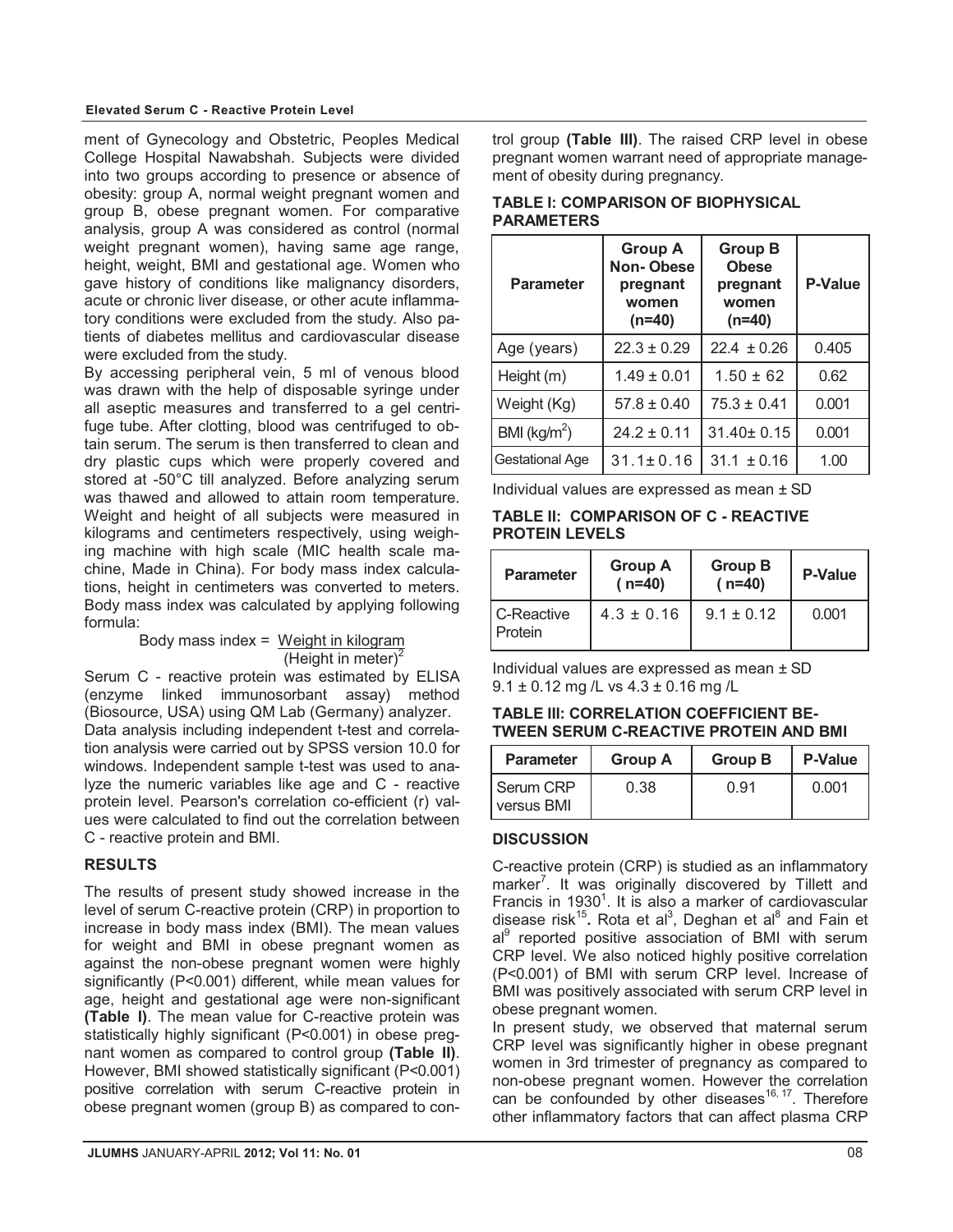concentration must be excluded.

In our study, a higher prevalence of low grade systemic inflammation was observed in obese pregnant women as compared with non-obese pregnant women (p= 0.001) indicated by higher CRP level. This finding of our study is almost identical with the finding of Verhaeghe et al, $^{18}$  who reported that plasma C – reactive protein concentration in gravidas, measured at 24-29 weeks of gestational age is strongly related to body mass index. In the study of Visser et al,  $19$  it was found that the higher body mass index was associated with higher C-reactive protein concentration. Their results highlight the state of low grade systemic inflammation in over weight and obese persons. Our study results are in agreement with that study.

Rexrode et al<sup>20</sup> suggested body mass index as the strongest predictor of elevated inflammatory markers. His study showed high association of BMI with inflammatory markers. Women with highest BMI were having more than twelve fold increased risk of having elevated CRP level. Our results are in total agreement with this study. Elevated levels of CRP measured during pregnancy have been linked to adverse outcomes such as preeclampsia and intrauterine growth retardation.<sup>14</sup> Different modalities are adopted to see the effect of medicines like statin to lower CRP level in subjects without hyperlipidemia and having increased CRP level, but safety of medicines during pregnancy is not established $^{21, 22}$ .

# **CONCLUSION**

The results of present study showed that BMI is strongly positively correlated with C - reactive protein level in obese pregnant women. It indicates a state of low grade systemic inflammation in obese pregnant women. Therefore high CRP level in obese pregnant women highlight the need of proper management during pregnancy from early days, especially focusing on weight control, as increased CRP level is also indicator of other complications like ischemic heart disease, which may be a complication of obesity. Multicenter studies are needed to establish the risk and to provoke awareness of developing complications in obese pregnant women.

# **REFERENCES**

- 1. Mark B, Pepys MB and Hirschfield GM. C-reactive protein: a critical update. J Clin Invest 2003;111 (12):1805-12.
- 2. Thompson D, Pepys MB and Wood SP. The physiological structure of human C-reactive protein and its complex with phosphocholine. Structure 1999;7(2):169-77.
- 3. Pepys MB, Hirschfield GM, Tennent GA et al. Targeting C-reactive protein for the treatment of car-

diovascular disease. Nature 2006;440:1217-21.

- 4. Pepys MB and Baltz MI. Acute phase proteins with special reference to C-reactive protein and related proteins. Adv Immunol 1983;34:141-212.
- 5. Rota S, Yildim B, Kaleli B et al. C-reactive protein level in non-obese pregnant women with gestational diabetes. Tohoku J Exp Med 2005;206 (4):341-5.
- 6. Pradhan AD, Manson JE, Rifai N et al. C-reactive protein, interleukin 6 and risk of developing type2 diabetes mellitus. JAMA 2001;286(3):327-34.
- 7. Vigushin DM, Pepys MB and Hawkins PN. Metabolic and scintigraphic studies of radioiodinated human C-reactive protein in health and disease. J Clin Invest 1993;91:1351-7.
- 8. Dehghan A, Kardys I, Moniek PM et al. Genetic variation, C-reactive protein levels and incidence of diabetes. Diabetes 2007;56:872-8.
- 9. Fain JN. Release of interleukins and other inflammatory cytokines by human adipose tissue is enhanced in obesity and primarily due to the non fat cells. Vitam Horn 2006;74:443-77.
- 10. Frohlich M, Imhof A, Berg G et al. Association between C-reactive protein and features of metabolic syndrome. Diabetes Care 2000;23:1835-9.
- 11. Festa A, D'Agostino R, Williams K et al. The relation of body fat mass and distribution to markers of chronic inflammation. Int J Obes Relat Metab Disord 2001;25:1407-15.
- 12. Zacho J, Hasnen AT, Jensen JS et al. Genetically elevated C-reactive protein and ischemic vascular disease. N Engl J Med 2008;359:1897 -908.
- 13. Koening W, Sund M, Frohlich M et al. Creactive protein, a sensitive marker of inflammation, predicts future risk of coronary heart disease in initially healthy middle - aged men. Circulation 1999;99:237-42.
- 14. Pitiphat W, Gillman MW, Joshipura KJ et al. Plasma Creactive protein in early pregnancy and preterm delivery. Am J Epidemiol 2005;162(11):1108-13.
- 15. St-Onge MP, Zhang S, Darnell B and Allison DB. Baseline serum C-reactive protein is associated with lipid responses to low fat and high polyunsaturated fat diets. J Nutr 2009;139:680- 3.
- 16. Cassano PA, Rosner B, Vo Konas PS et al. Obesity and body fat distribution in relation to the incidence of non-insulin dependent diabetes mellitus. Am j Epidemiol 1992;136:1474-86.
- 17. Rimm EB, Stampfer MJ, Giovannucci E et al. Body size and fat distribution as predictors of coronary heart disease among middle age and older US men. Am j Epidemiol 1995;141:1117-27.